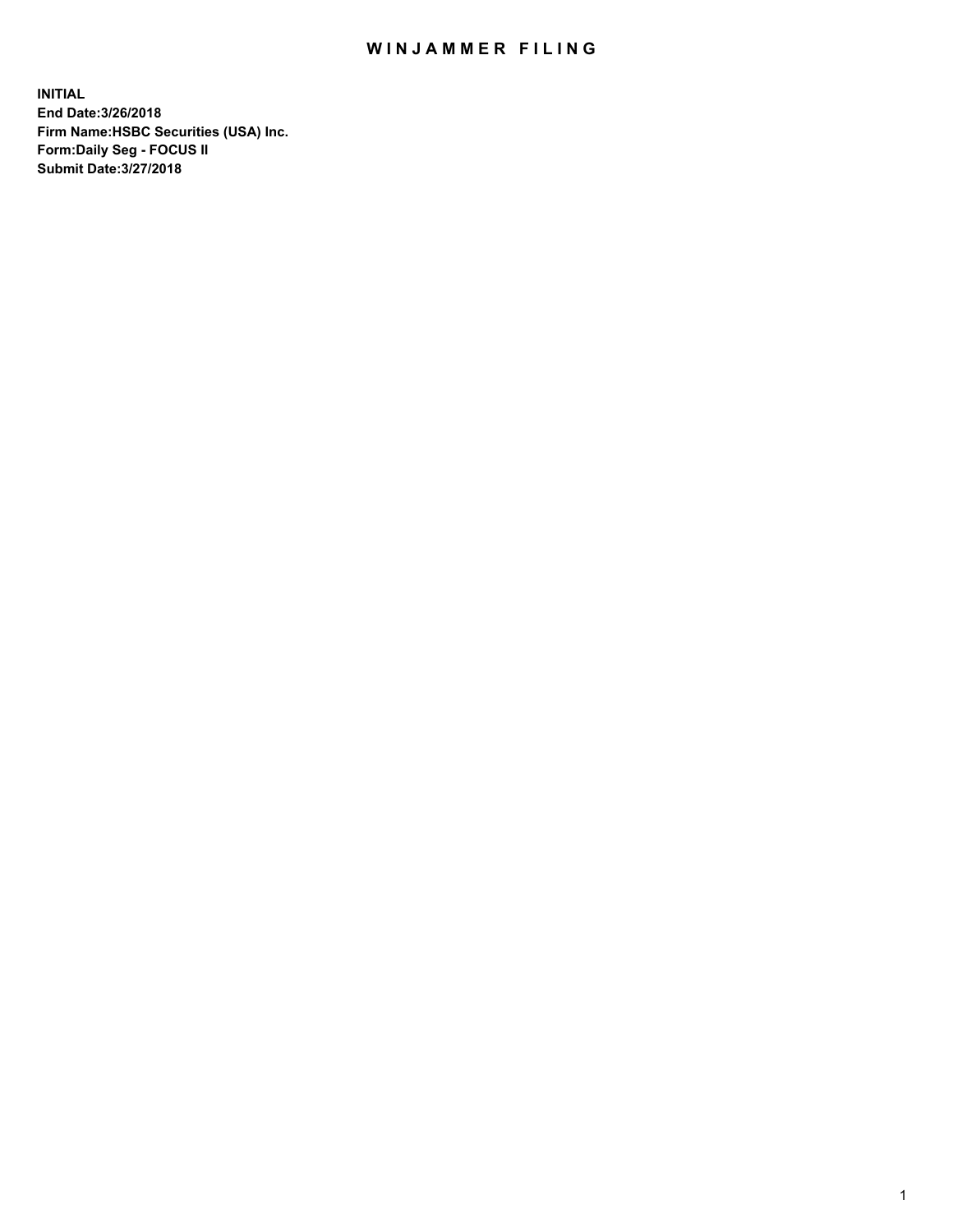## **INITIAL End Date:3/26/2018 Firm Name:HSBC Securities (USA) Inc. Form:Daily Seg - FOCUS II Submit Date:3/27/2018 Daily Segregation - Cover Page**

| Name of Company<br><b>Contact Name</b><br><b>Contact Phone Number</b><br><b>Contact Email Address</b>                                                                                                                                                                                                                         | <b>HSBC Securities (USA) Inc.</b><br><b>Michael Vacca</b><br>212-525-7951<br>michael.vacca@us.hsbc.com |
|-------------------------------------------------------------------------------------------------------------------------------------------------------------------------------------------------------------------------------------------------------------------------------------------------------------------------------|--------------------------------------------------------------------------------------------------------|
| FCM's Customer Segregated Funds Residual Interest Target (choose one):<br>a. Minimum dollar amount: ; or<br>b. Minimum percentage of customer segregated funds required:%; or<br>c. Dollar amount range between: and; or<br>d. Percentage range of customer segregated funds required between: % and %.                       | 147,000,000<br><u>0</u><br><u>00</u><br>00                                                             |
| FCM's Customer Secured Amount Funds Residual Interest Target (choose one):<br>a. Minimum dollar amount: ; or<br>b. Minimum percentage of customer secured funds required:%; or<br>c. Dollar amount range between: and; or<br>d. Percentage range of customer secured funds required between: % and %.                         | 25,000,000<br><u>0</u><br><u>00</u><br>00                                                              |
| FCM's Cleared Swaps Customer Collateral Residual Interest Target (choose one):<br>a. Minimum dollar amount: ; or<br>b. Minimum percentage of cleared swaps customer collateral required:%; or<br>c. Dollar amount range between: and; or<br>d. Percentage range of cleared swaps customer collateral required between:% and%. | 95,000,000<br><u>0</u><br><u>00</u><br><u>00</u>                                                       |

Attach supporting documents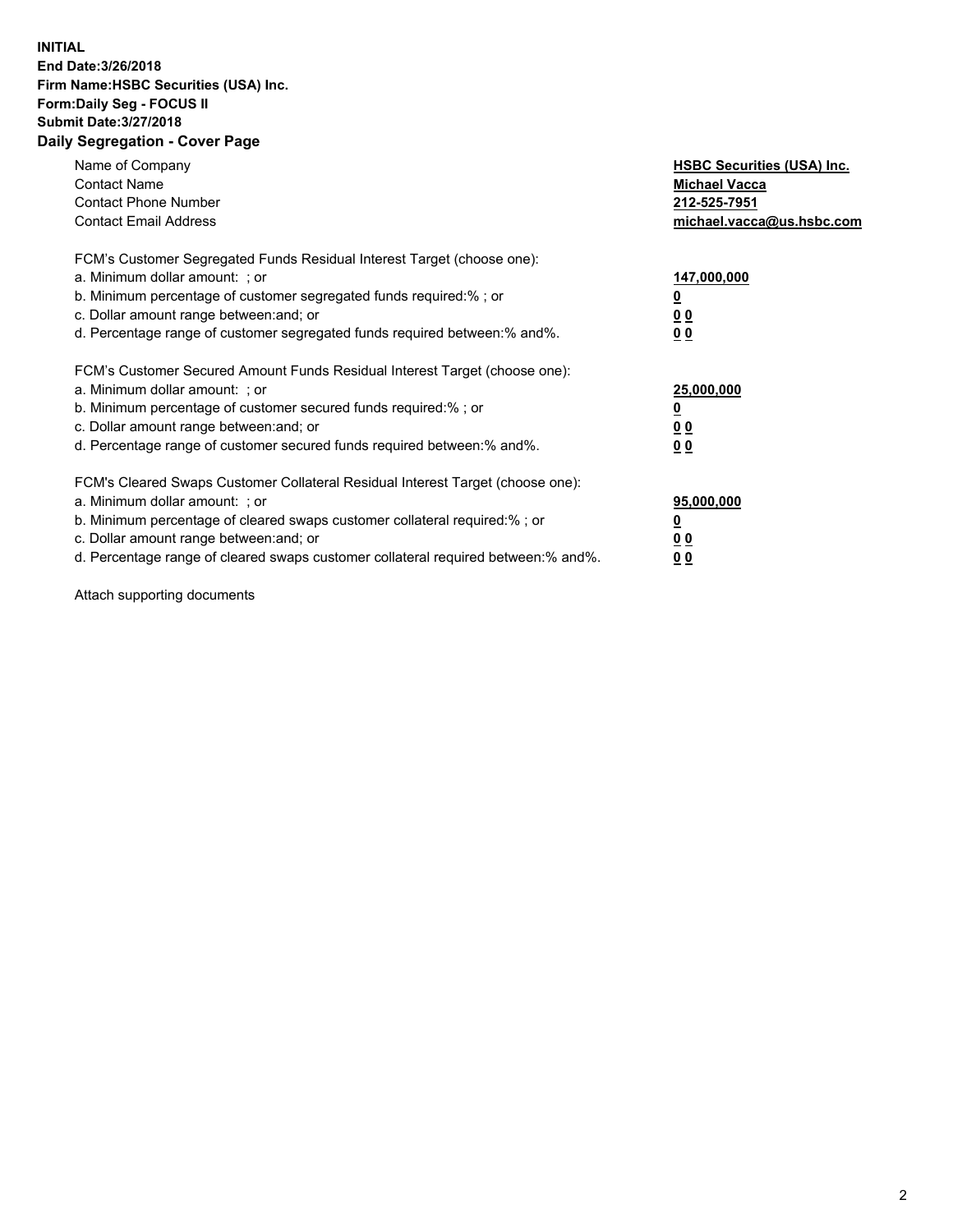**INITIAL End Date:3/26/2018 Firm Name:HSBC Securities (USA) Inc. Form:Daily Seg - FOCUS II Submit Date:3/27/2018 Daily Segregation - Secured Amounts** Foreign Futures and Foreign Options Secured Amounts Amount required to be set aside pursuant to law, rule or regulation of a foreign government or a rule of a self-regulatory organization authorized thereunder **0** [7305] 1. Net ledger balance - Foreign Futures and Foreign Option Trading - All Customers A. Cash **65,328,973** [7315] B. Securities (at market) **78,287,464** [7317] 2. Net unrealized profit (loss) in open futures contracts traded on a foreign board of trade **21,070,153** [7325] 3. Exchange traded options a. Market value of open option contracts purchased on a foreign board of trade **0** [7335] b. Market value of open contracts granted (sold) on a foreign board of trade **0** [7337] 4. Net equity (deficit) (add lines 1. 2. and 3.) **164,686,590** [7345] 5. Account liquidating to a deficit and account with a debit balances - gross amount **1,722,929** [7351] Less: amount offset by customer owned securities **-1,719,885** [7352] **3,044** [7354] 6. Amount required to be set aside as the secured amount - Net Liquidating Equity Method (add lines 4 and 5) **164,689,634** [7355] 7. Greater of amount required to be set aside pursuant to foreign jurisdiction (above) or line 6. **164,689,634** [7360] FUNDS DEPOSITED IN SEPARATE REGULATION 30.7 ACCOUNTS 1. Cash in banks A. Banks located in the United States **96,951,813** [7500] B. Other banks qualified under Regulation 30.7 **0** [7520] **96,951,813** [7530] 2. Securities A. In safekeeping with banks located in the United States **31,777,101** [7540] B. In safekeeping with other banks qualified under Regulation 30.7 **0** [7560] **31,777,101** [7570] 3. Equities with registered futures commission merchants A. Cash **0** [7580] B. Securities **0** [7590] C. Unrealized gain (loss) on open futures contracts **0** [7600] D. Value of long option contracts **0** [7610] E. Value of short option contracts **0** [7615] **0** [7620] 4. Amounts held by clearing organizations of foreign boards of trade A. Cash **0** [7640] B. Securities **0** [7650] C. Amount due to (from) clearing organization - daily variation **0** [7660] D. Value of long option contracts **0** [7670] E. Value of short option contracts **0** [7675] **0** [7680] 5. Amounts held by members of foreign boards of trade A. Cash **11,626,915** [7700] B. Securities **46,510,364** [7710] C. Unrealized gain (loss) on open futures contracts **21,070,153** [7720] D. Value of long option contracts **0** [7730] E. Value of short option contracts **0** [7735] **79,207,432** [7740] 6. Amounts with other depositories designated by a foreign board of trade **0** [7760] 7. Segregated funds on hand **0** [7765] 8. Total funds in separate section 30.7 accounts **207,936,346** [7770]

9. Excess (deficiency) Set Aside for Secured Amount (subtract line 7 Secured Statement Page 1 from Line 8)

10. Management Target Amount for Excess funds in separate section 30.7 accounts **25,000,000** [7780]

11. Excess (deficiency) funds in separate 30.7 accounts over (under) Management Target **18,246,712** [7785]

**43,246,712** [7380]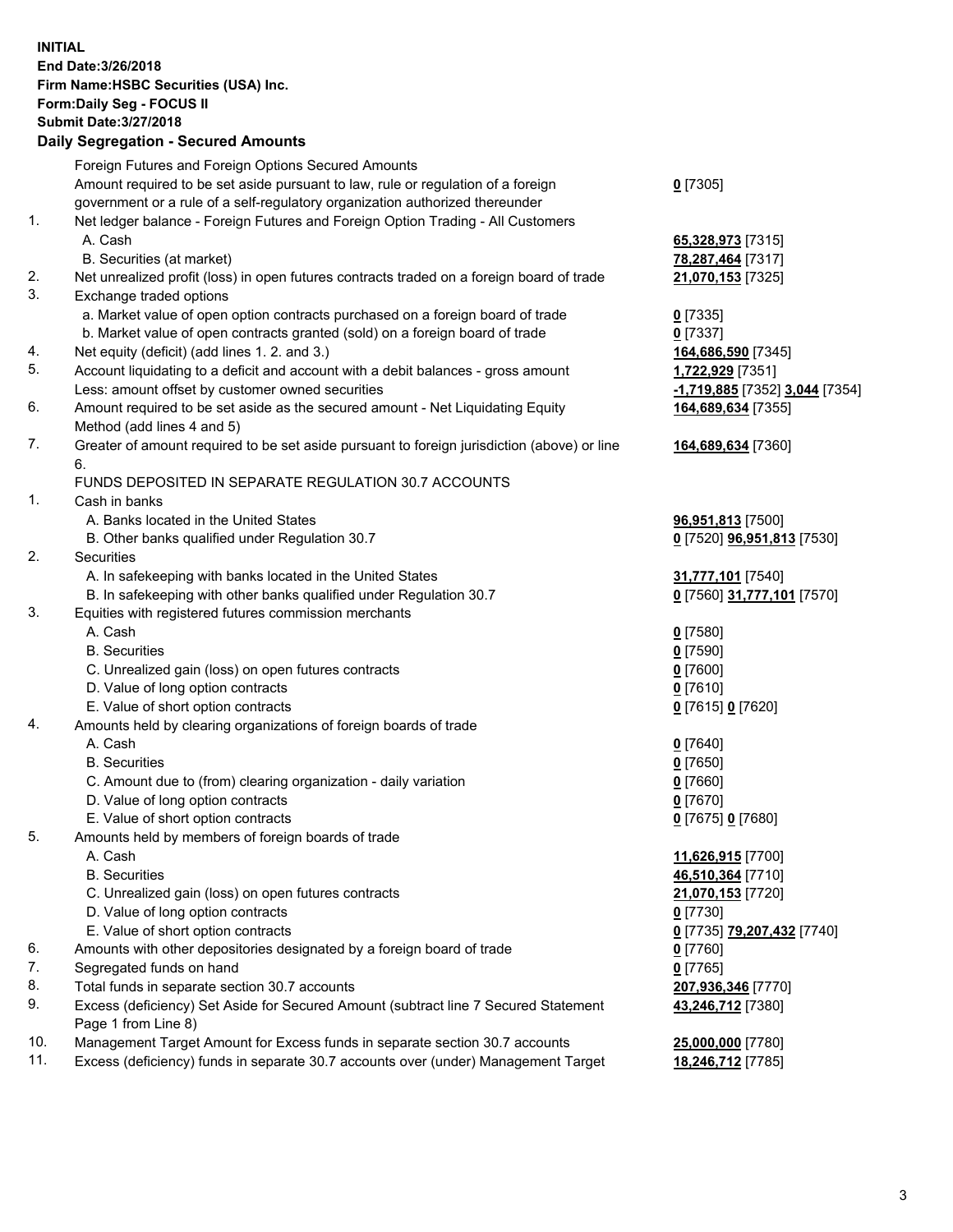**INITIAL End Date:3/26/2018 Firm Name:HSBC Securities (USA) Inc. Form:Daily Seg - FOCUS II Submit Date:3/27/2018 Daily Segregation - Segregation Statement** SEGREGATION REQUIREMENTS(Section 4d(2) of the CEAct) 1. Net ledger balance A. Cash **859,124,556** [7010] B. Securities (at market) **1,194,778,233** [7020] 2. Net unrealized profit (loss) in open futures contracts traded on a contract market **-314,736,770** [7030] 3. Exchange traded options A. Add market value of open option contracts purchased on a contract market **206,857,306** [7032] B. Deduct market value of open option contracts granted (sold) on a contract market **-24,740,655** [7033] 4. Net equity (deficit) (add lines 1, 2 and 3) **1,921,282,670** [7040] 5. Accounts liquidating to a deficit and accounts with debit balances - gross amount **34,437,675** [7045] Less: amount offset by customer securities **-34,437,601** [7047] **74** [7050] 6. Amount required to be segregated (add lines 4 and 5) **1,921,282,744** [7060] FUNDS IN SEGREGATED ACCOUNTS 7. Deposited in segregated funds bank accounts A. Cash **22,343,951** [7070] B. Securities representing investments of customers' funds (at market) **0** [7080] C. Securities held for particular customers or option customers in lieu of cash (at market) **185,142,344** [7090] 8. Margins on deposit with derivatives clearing organizations of contract markets A. Cash **499,796,316** [7100] B. Securities representing investments of customers' funds (at market) **0** [7110] C. Securities held for particular customers or option customers in lieu of cash (at market) **951,497,289** [7120] 9. Net settlement from (to) derivatives clearing organizations of contract markets **170,003,495** [7130] 10. Exchange traded options A. Value of open long option contracts **206,857,306** [7132] B. Value of open short option contracts **-24,740,655** [7133] 11. Net equities with other FCMs A. Net liquidating equity **11,235,606** [7140] B. Securities representing investments of customers' funds (at market) **0** [7160] C. Securities held for particular customers or option customers in lieu of cash (at market) **0** [7170] 12. Segregated funds on hand **58,138,600** [7150] 13. Total amount in segregation (add lines 7 through 12) **2,080,274,252** [7180] 14. Excess (deficiency) funds in segregation (subtract line 6 from line 13) **158,991,508** [7190] 15. Management Target Amount for Excess funds in segregation **147,000,000** [7194] **11,991,508** [7198]

16. Excess (deficiency) funds in segregation over (under) Management Target Amount Excess